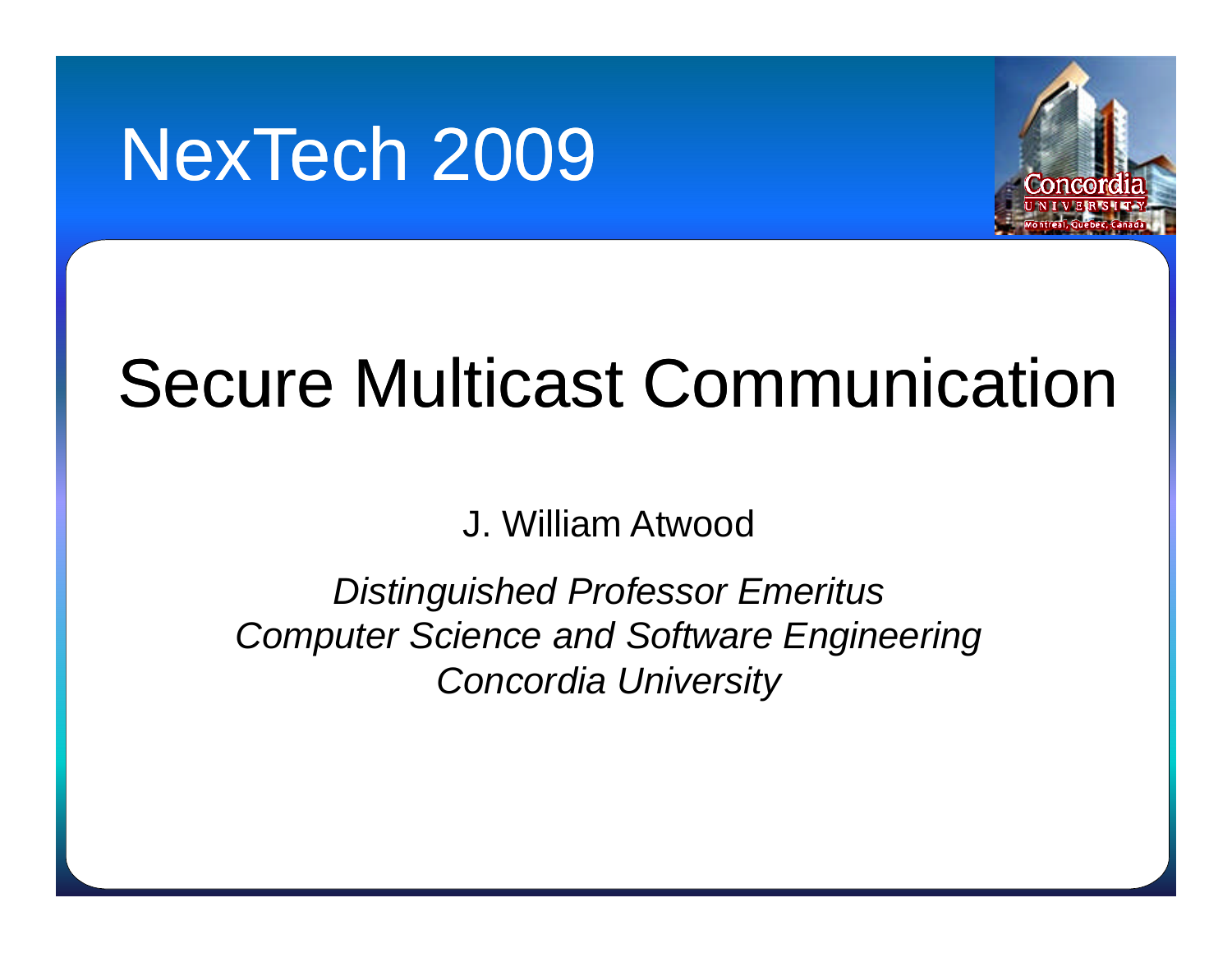### Course overview



- **□ Secure Multicast Communication** 
	- **Overall motivation**
- **Overall Architecture** 
	- **Motivation for using multicast**
- □ Participant Access Control
	- **Receiver Access Control, Sender Access Control**
	- **Policy Mechanisms**
	- **Mobility**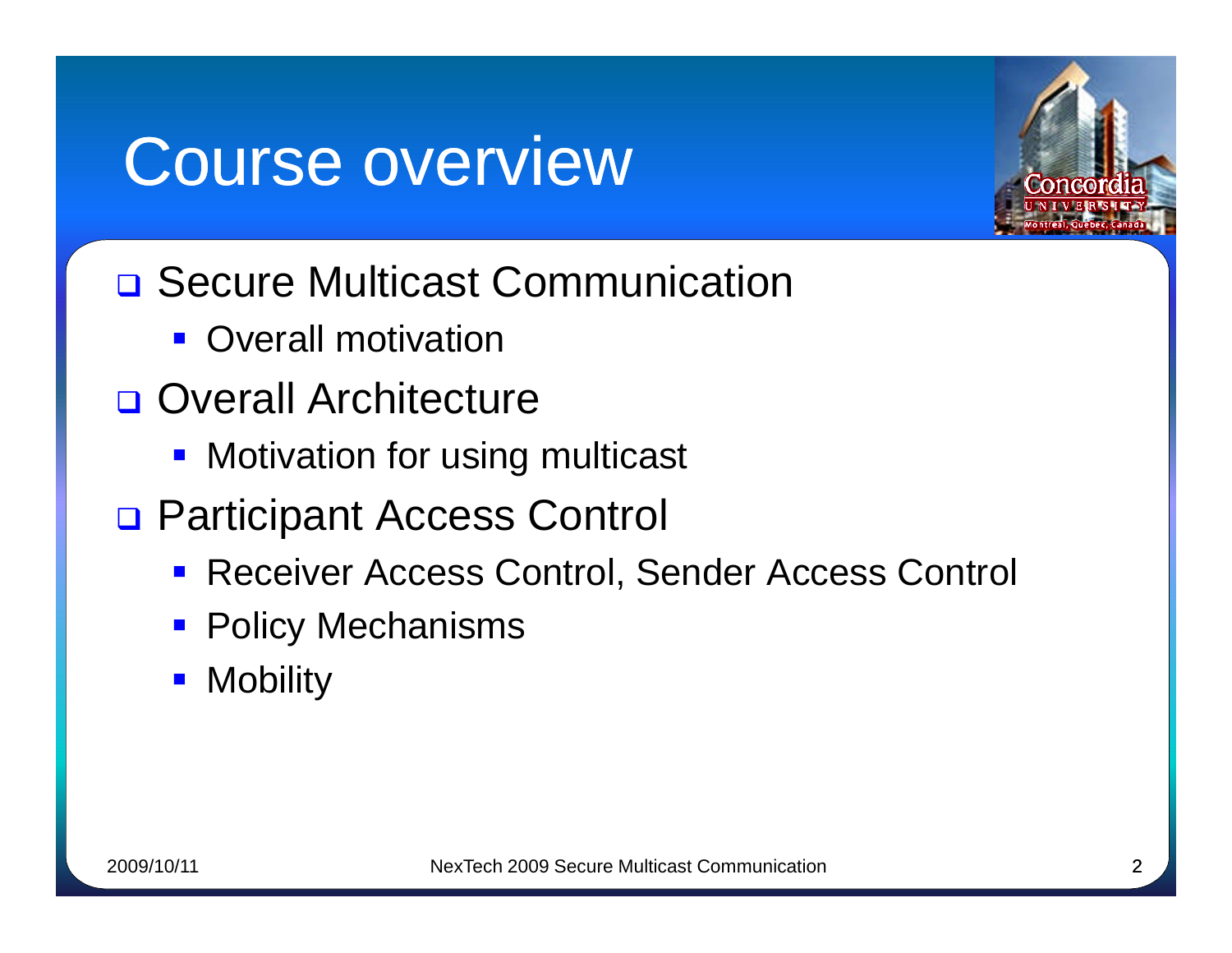### ..2

#### □ Key Management

- **Proxy Encryption**
- SIM-KM
- **Authentication**
- **Implementation**
- **E-commerce Interactions** 
	- **Survey**
	- **Protection Profile**
	- **Protocols**
- □ Control Plane Security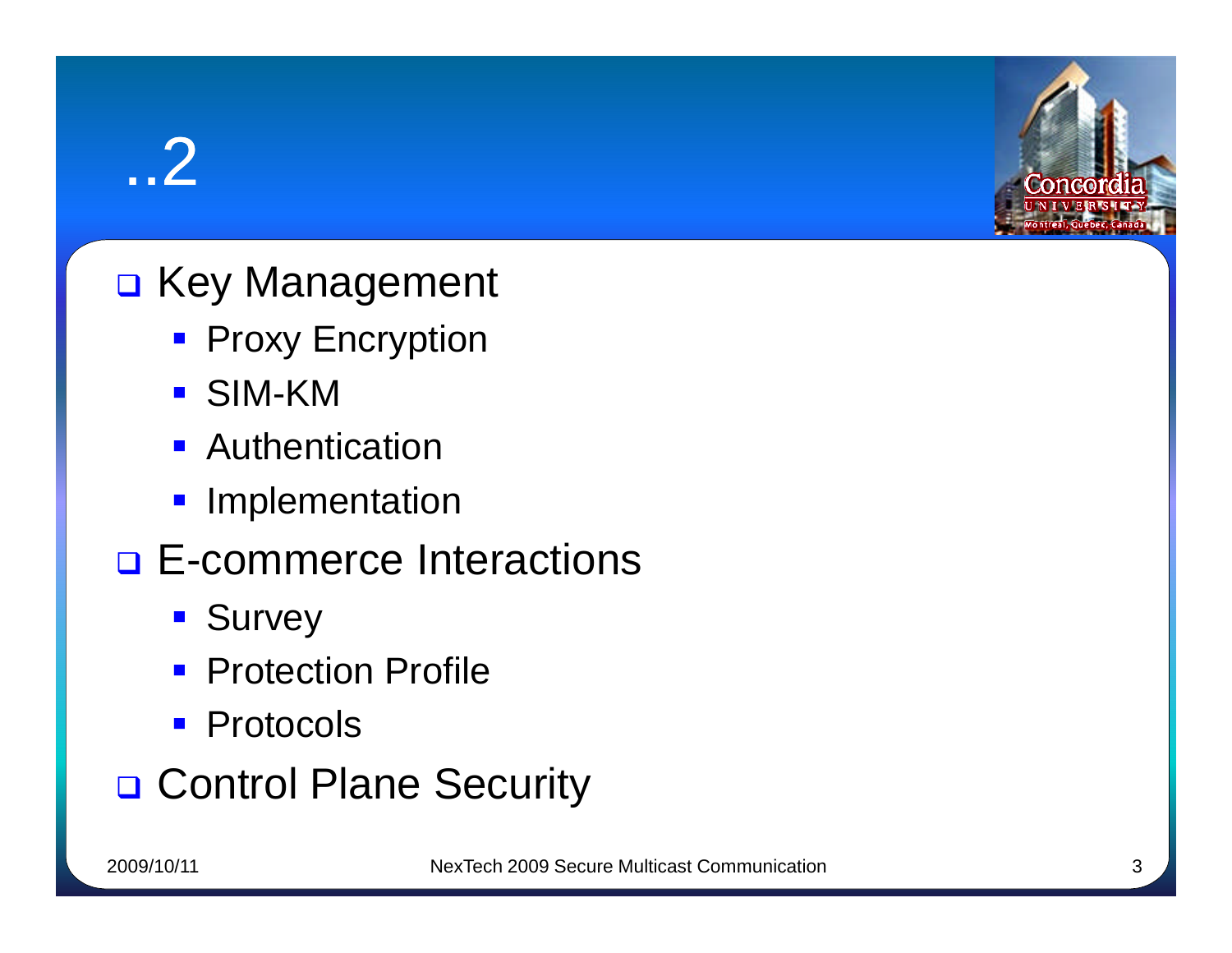



- **□ Many advantages for the End Users**
- □ Potentially very lucrative for the Content Providers
- **□ But, a growing challenge for the Network Service** Providers and Content Servers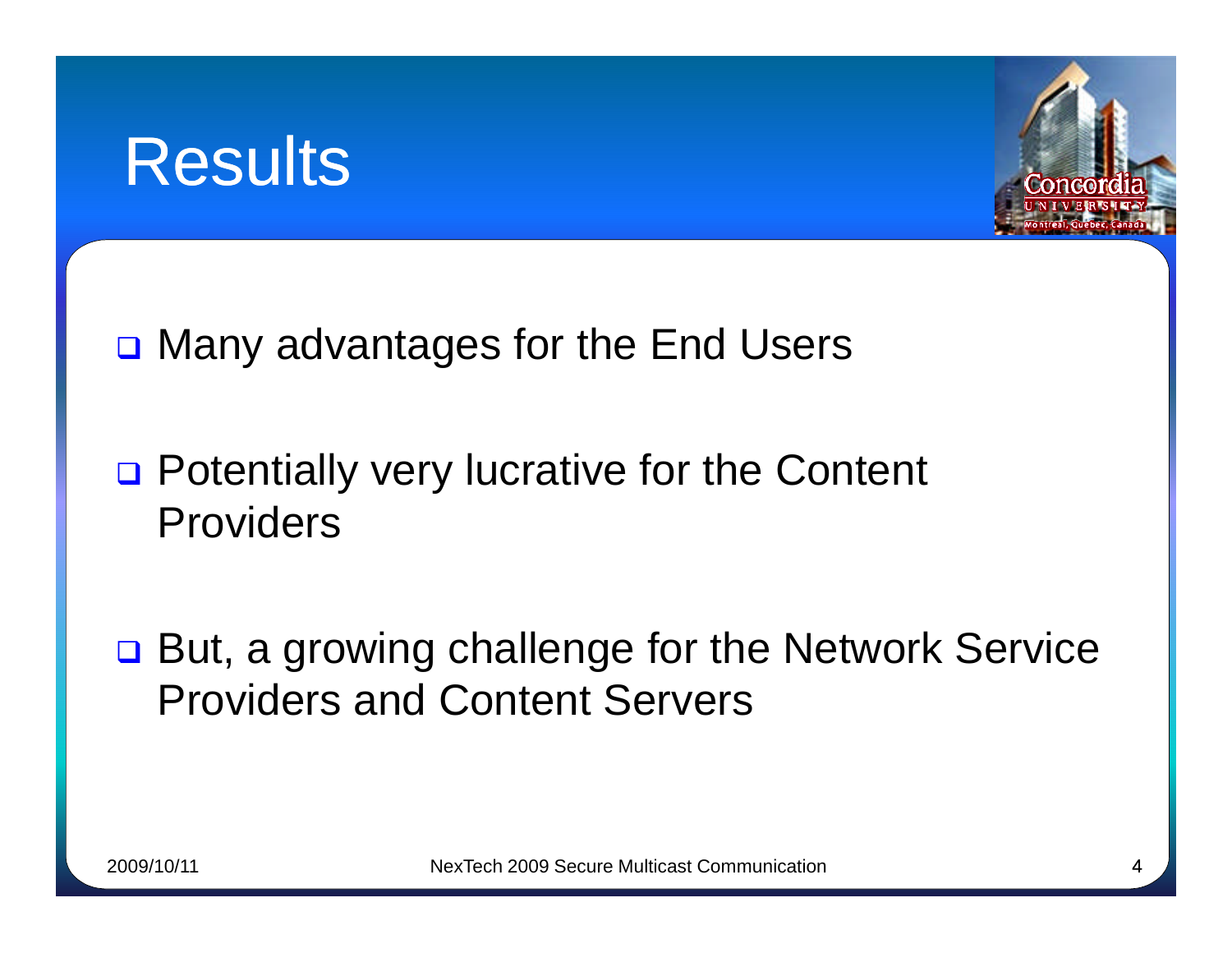# Network Structures



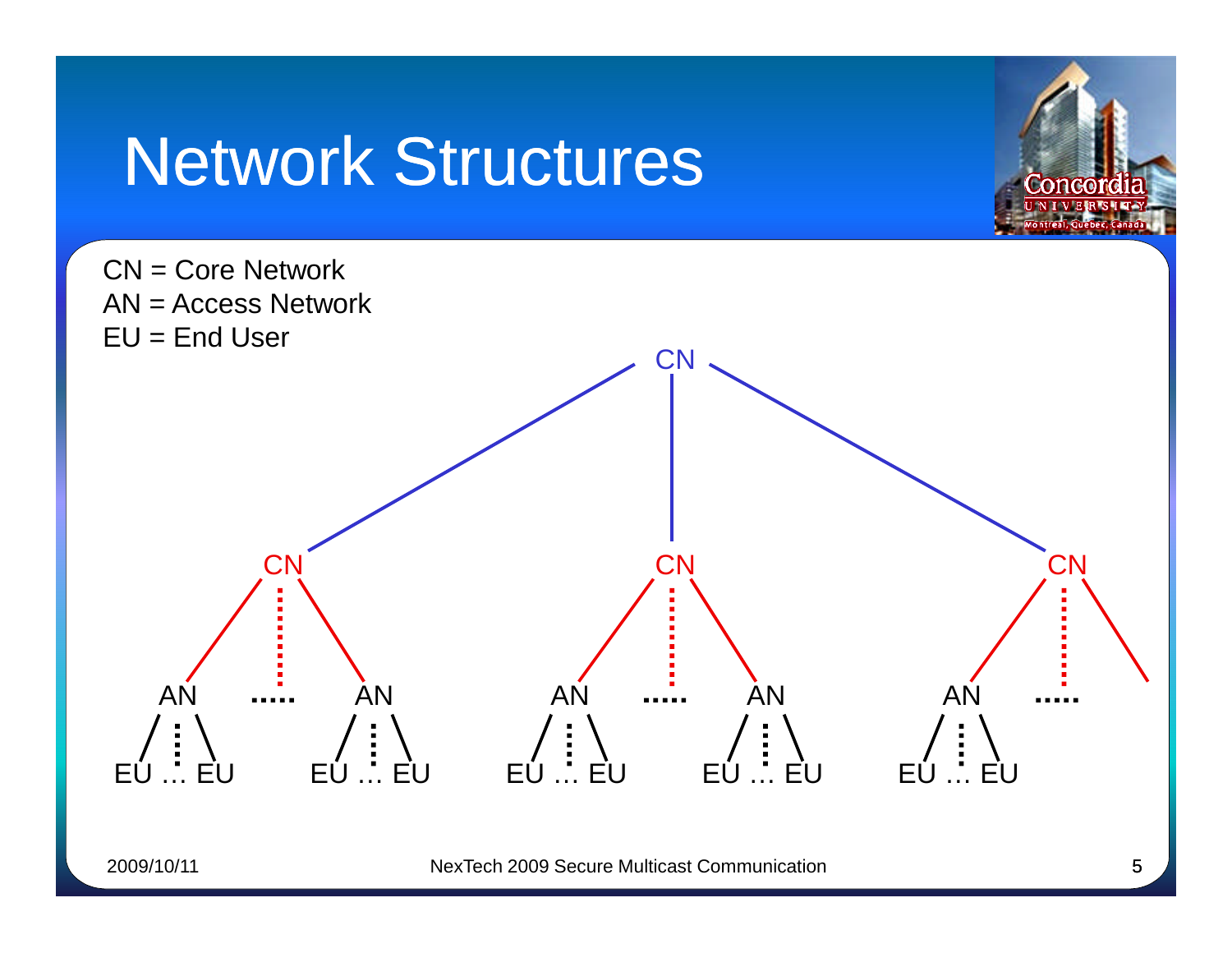# Communications Patterns 1

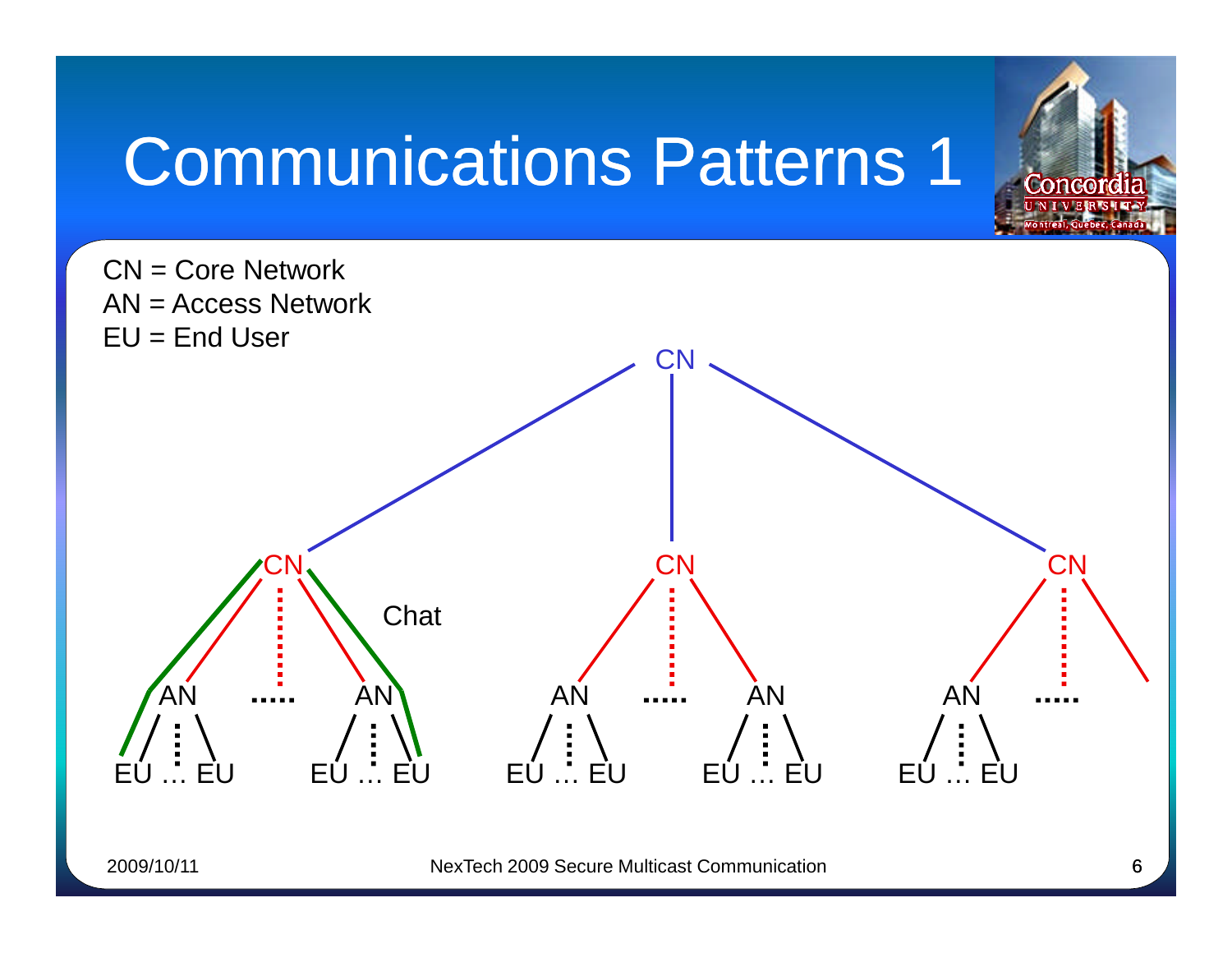# **Communications Patterns 2 Connect**

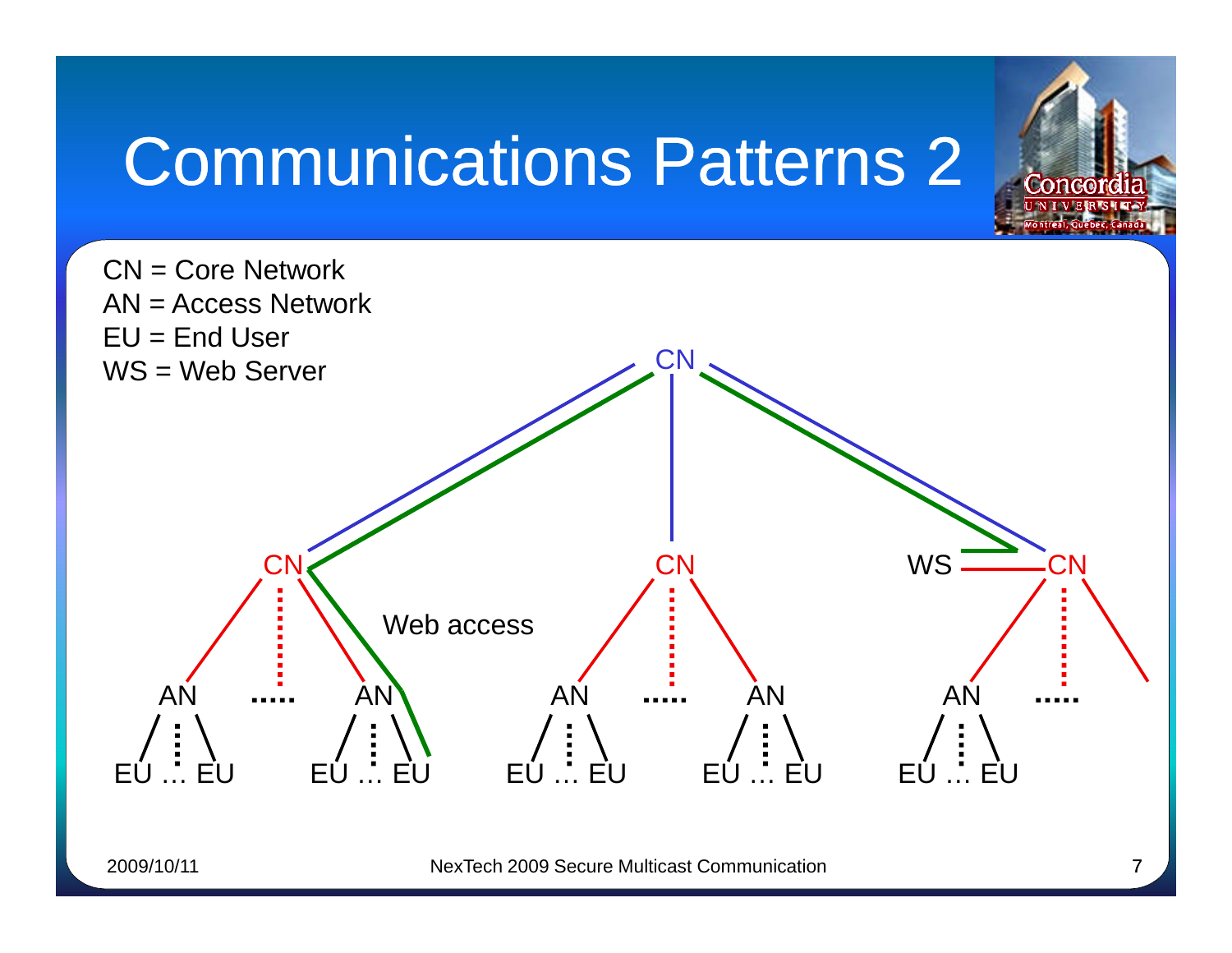# Communications Patterns 3

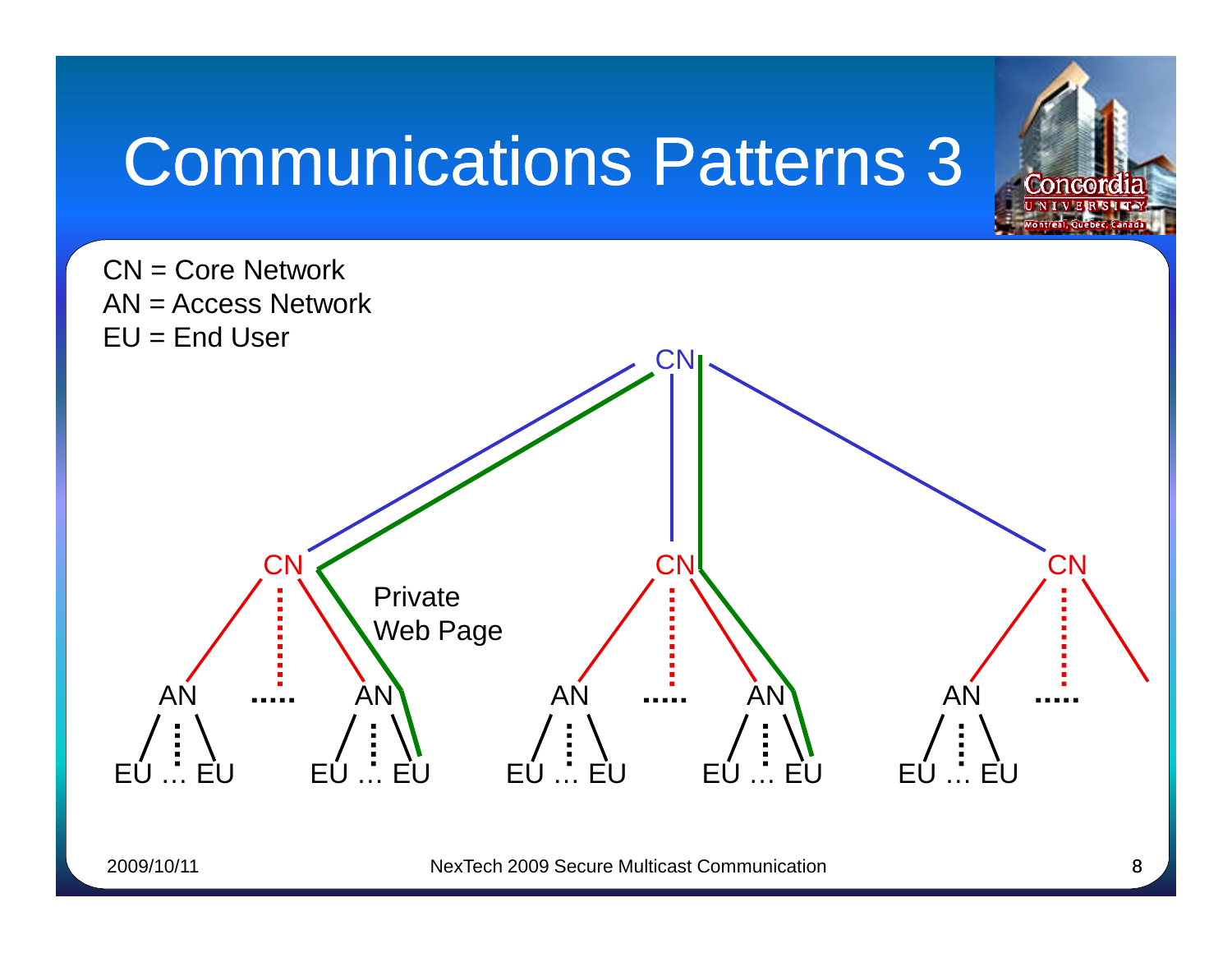# Communications Patterns 4

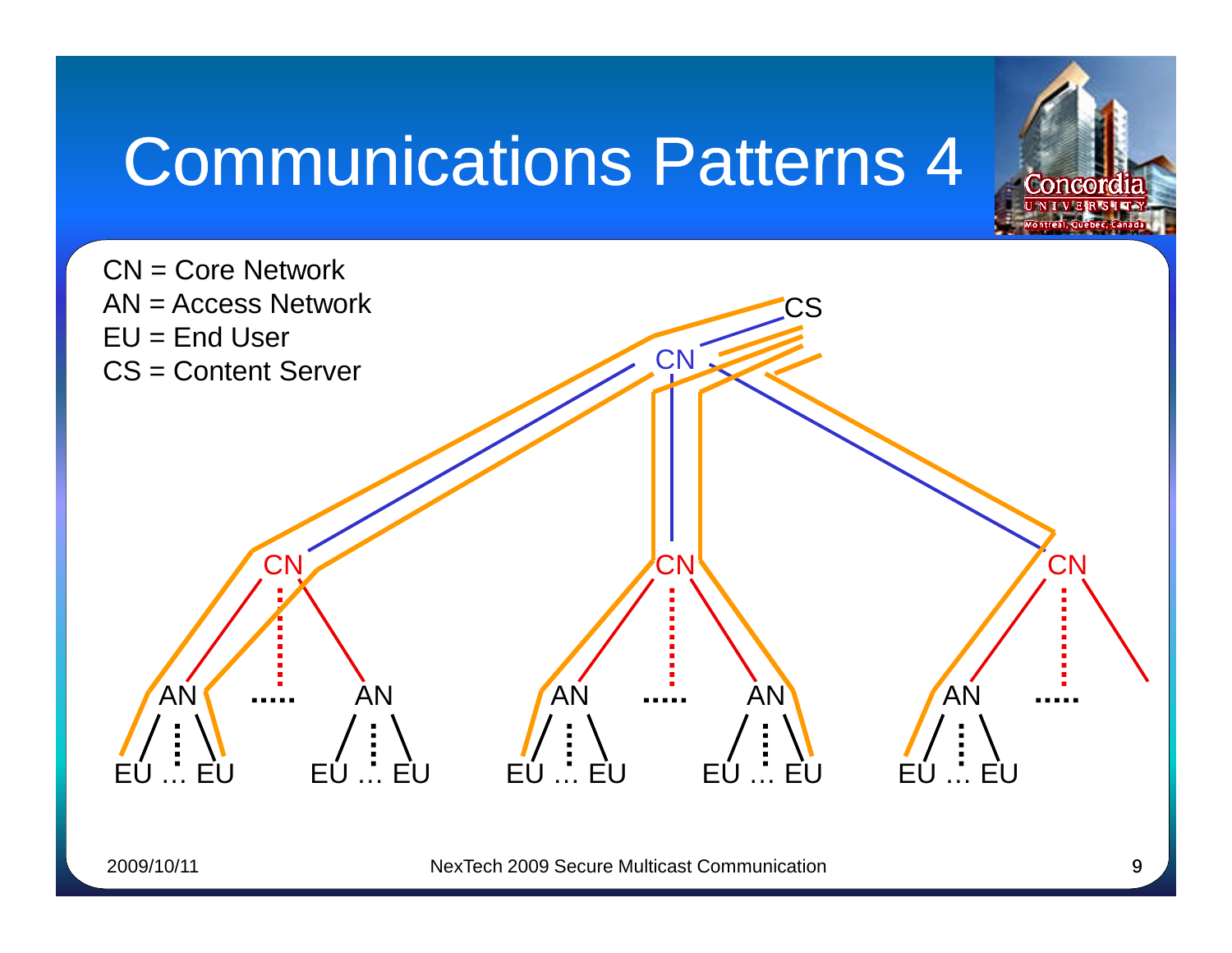### **Summary**



- □ Number & speed of Access Networks is growing
	- **This puts more load on the Core Networks**
- **□ For "central server" applications** 
	- **Even higher load on the Core Network**
	- **Very high load on the Content Server**
- $\Box$  It is in these areas that a solution is needed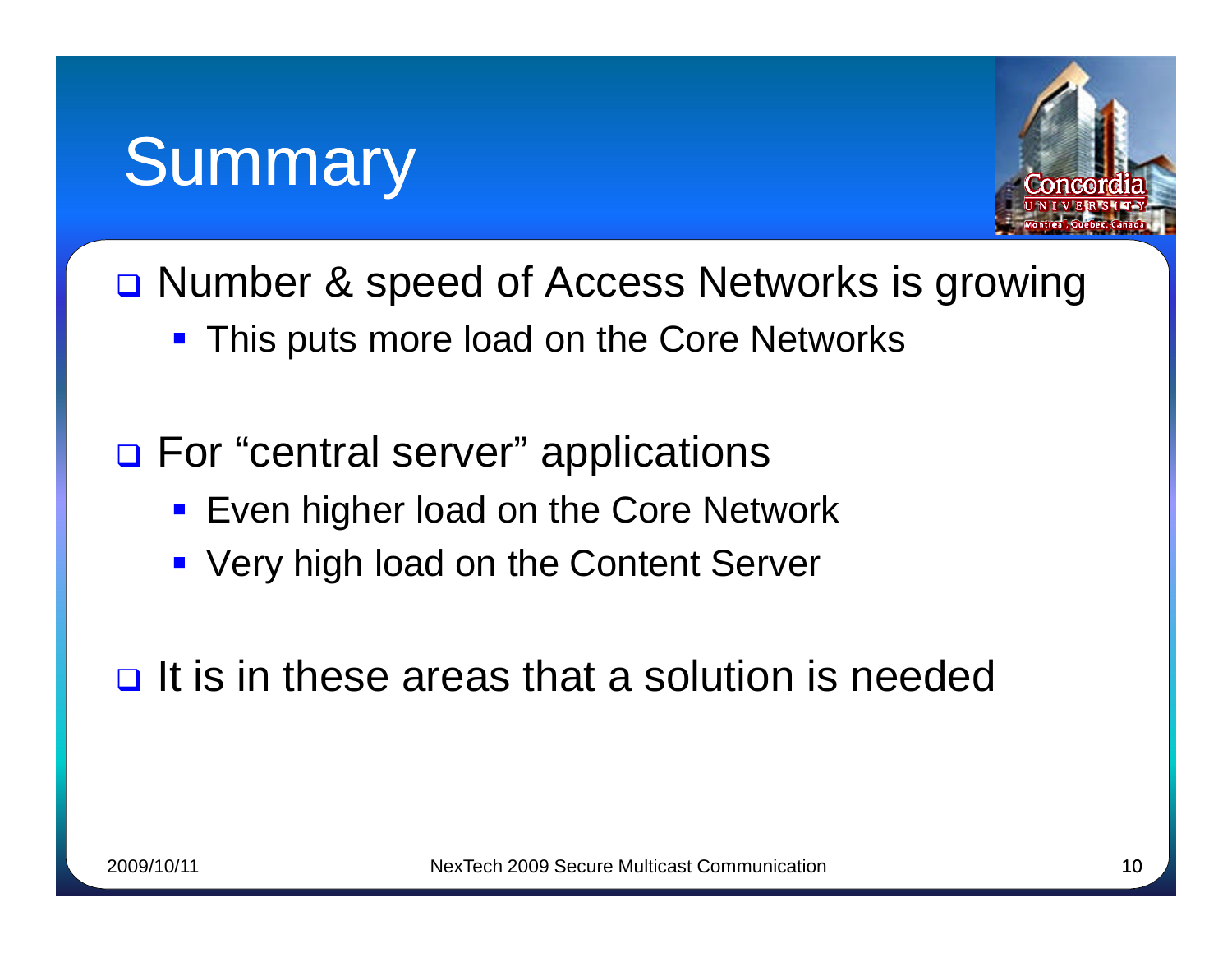## **Today's Transaction Model**



- □ Customer accepts offer from Content Provider
	- Encryption (defined by the Content Provider) is used to prevent theft
- Delivery is "over the network"
	- **Network only "moves the bits"**

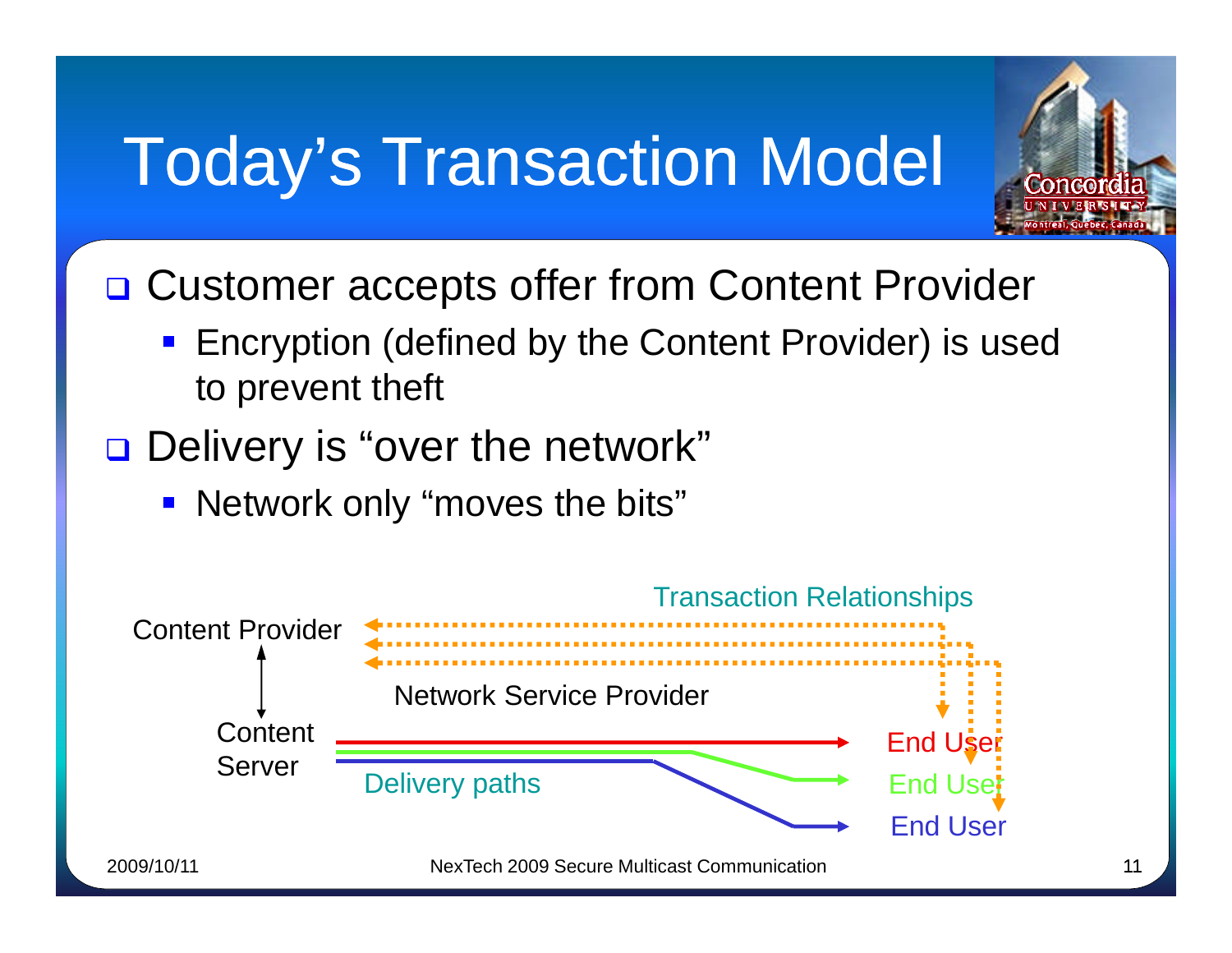# Network Service Provider View



- **Network Service Provider only charges for "access to** the network"
- Network Service Provider can deliver all services using "unicast" (one-to-one) communication
	- **Each client (End User) has his/her own path**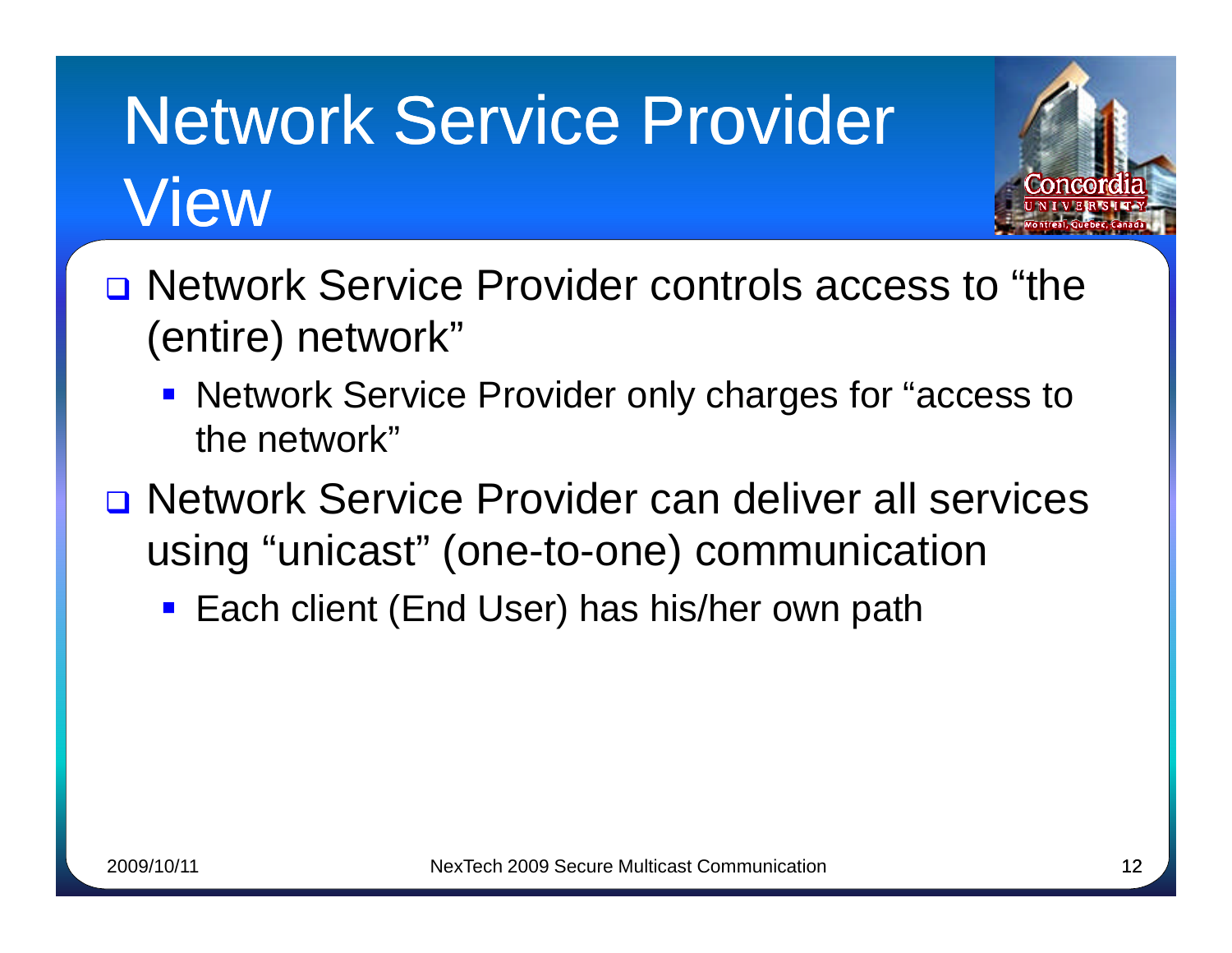### **Access Control**



#### □ Two types of access control

- Access to the service (controlled by the Content Provider, once per session)
- Access to the network (controlled by the NSP, once per signon)

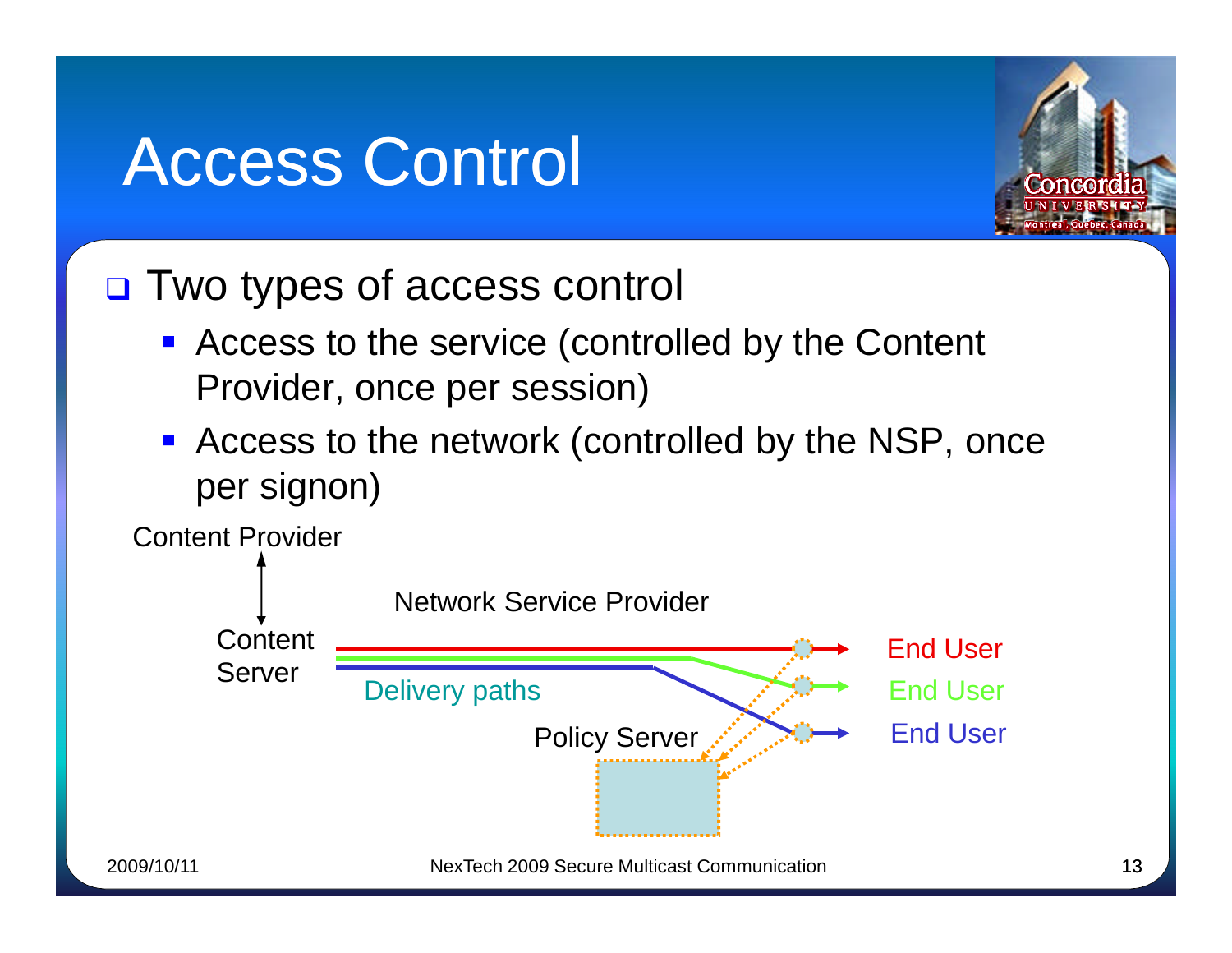# Tomorrow's Delivery Model



- **□ As the Client Base increases, likelihood of** simultaneous demands for identical material increases
- **□ For "centralized" services, the network may** saturate under heavy demand, and the Content Server is likely to reach an upper limit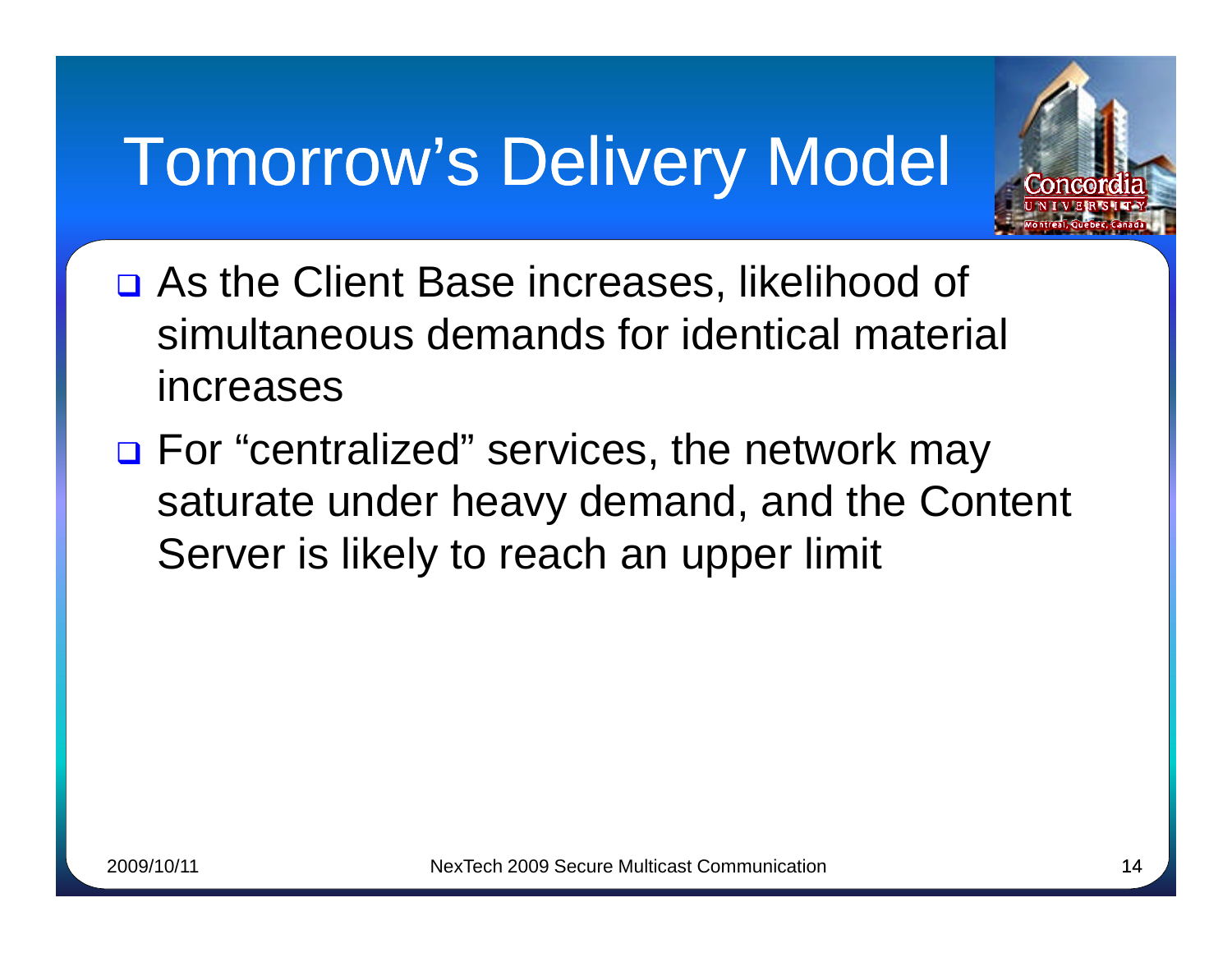# **Multicast: A Solution**



- **□ Each End User shares common parts of the** distribution path
- $\Box$  Each packet of the session flow only needs to be sent *once*
	- Capacity of sender(s) does not need to grow
	- **Capacity of the network can be smaller**
- **□ Core Routers must duplicate packets of a** particular session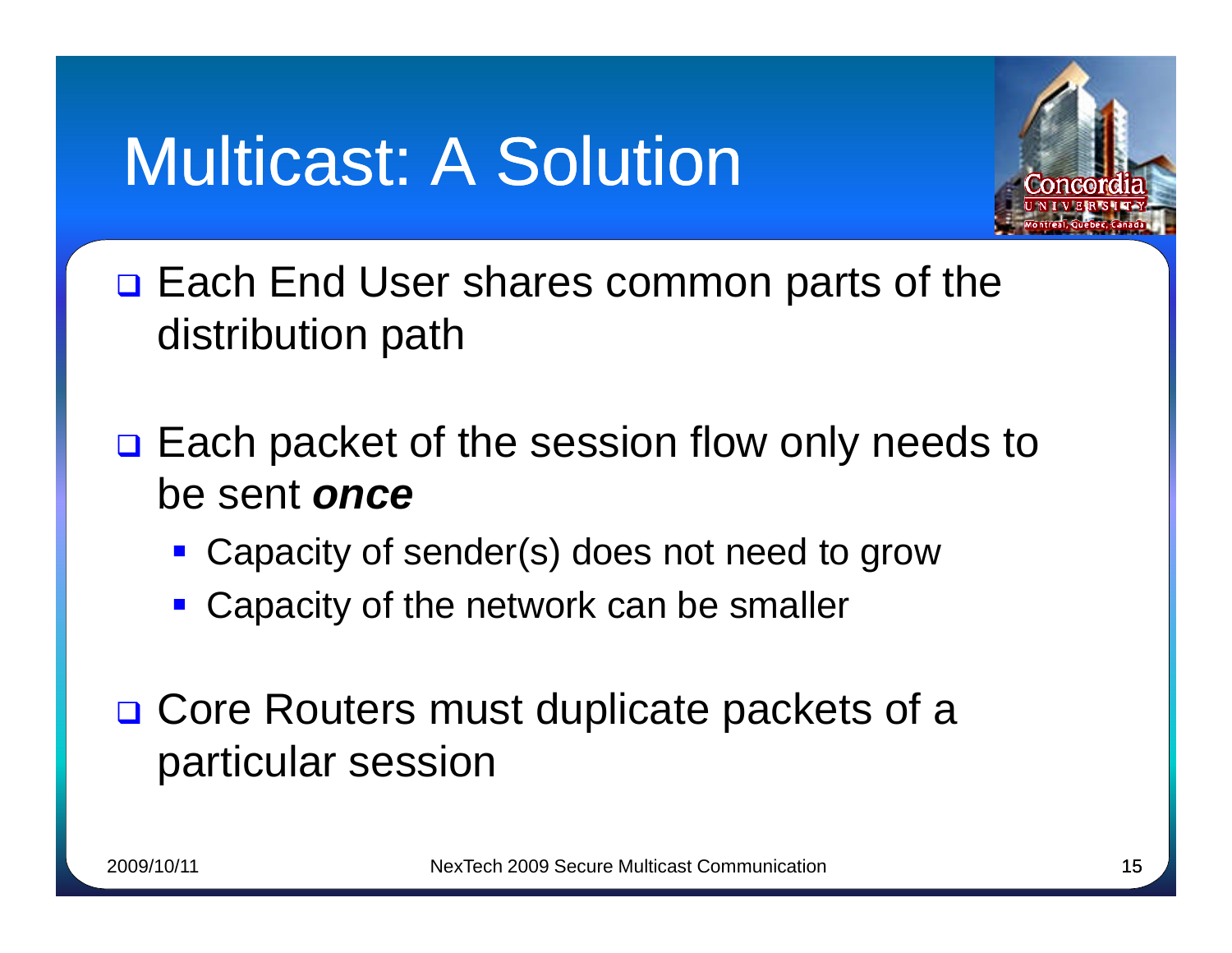### **Standard Multicast**



- $\Box$  Has been standardized for many years
- **□ Multicast Advantages** 
	- **Lower demands on the Content Server**
	- **EXEC** Lower resource utilization in the network
	- $\rightarrow$  increase in scalability (= more revenue)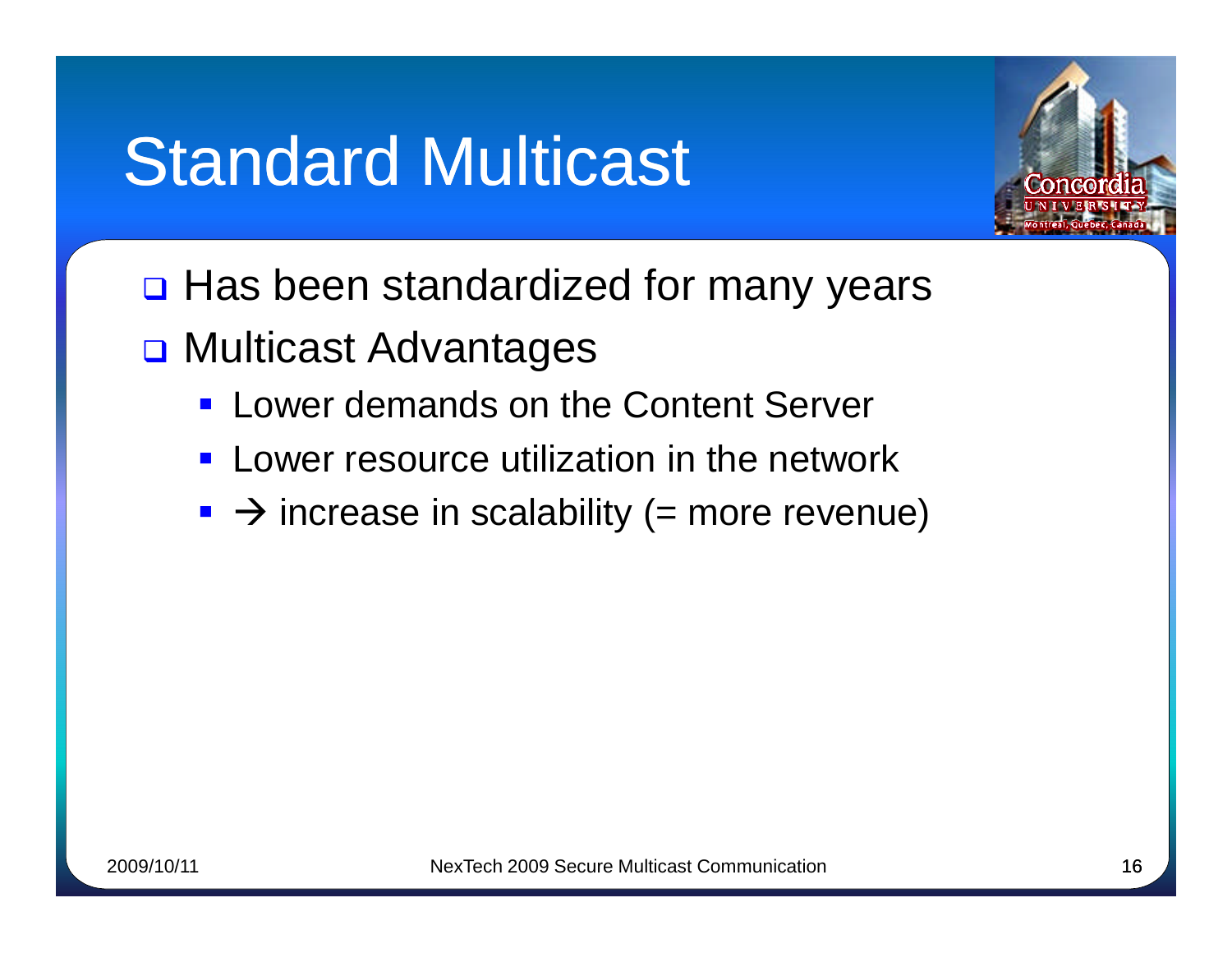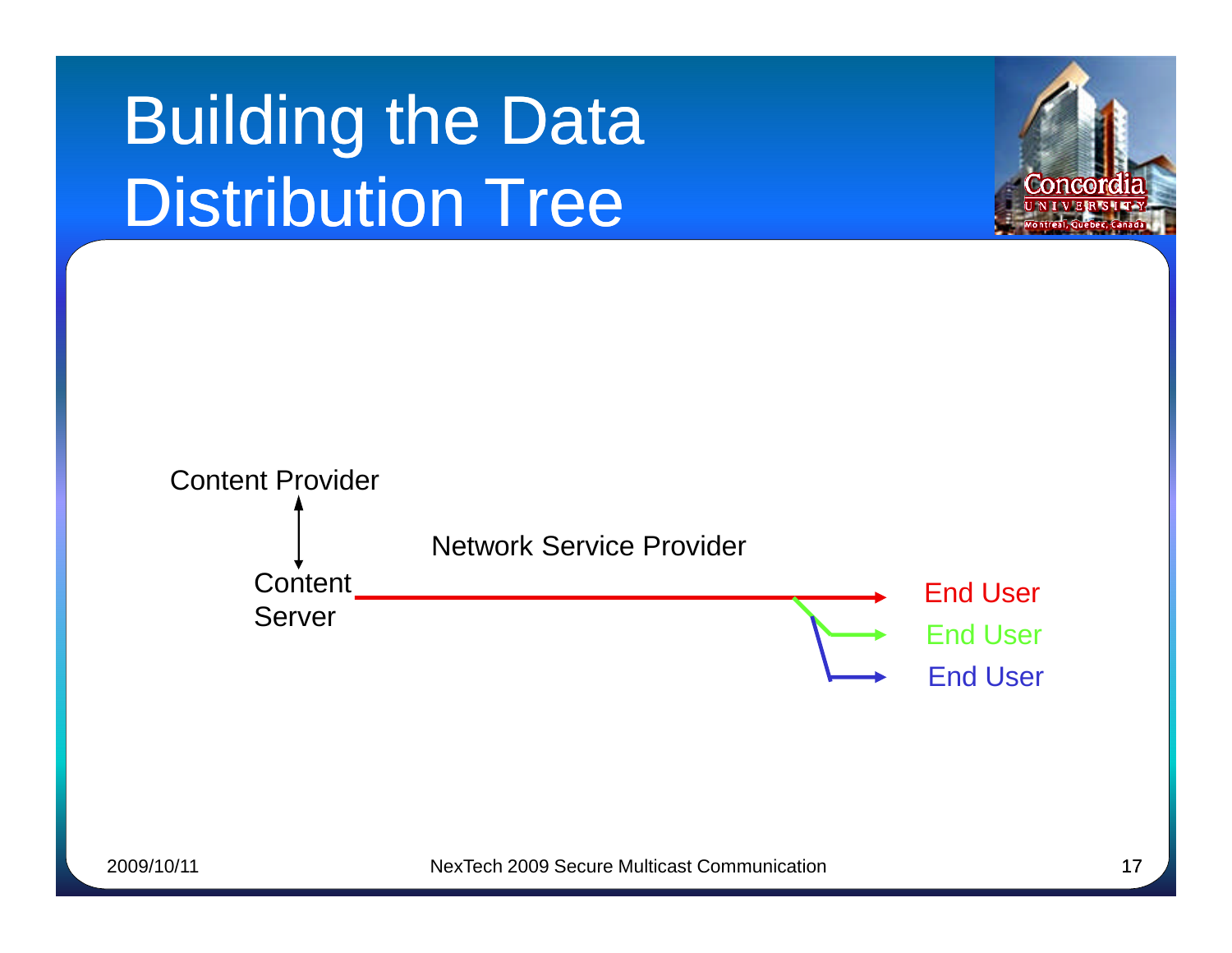# Key Problem with Standard Multicast



- **The Data Distribution Tree has been built by the** network, without consulting the Content Provider
- **The Content Provider does not know which End** Users have received the session information
- **URIM** Vulnerable to fraudulent access by non-authorized Senders and/or End Users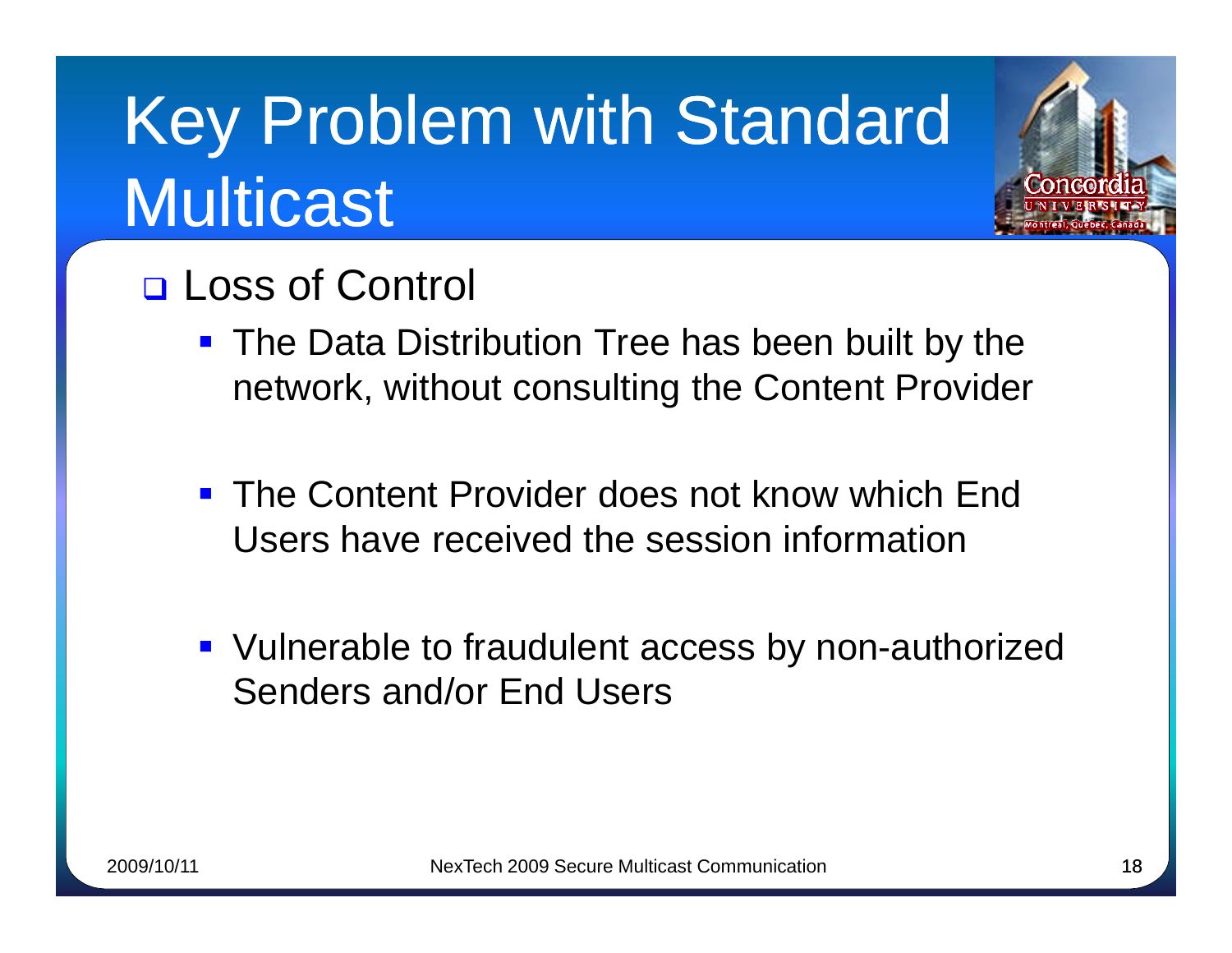# Resolving the Problem



#### **□ Session**

- **Defines the product that you purchased**
- **Provides the keys for encryption**
- **Data Distribution Tree** 
	- **Defines the network-level group**
	- **Joining will cause the End User's computer to be** grafted onto the Data Distribution Tree
- **□ Our solution is to take the existing network** *access* protocol, and use it to control access to individual *sessions*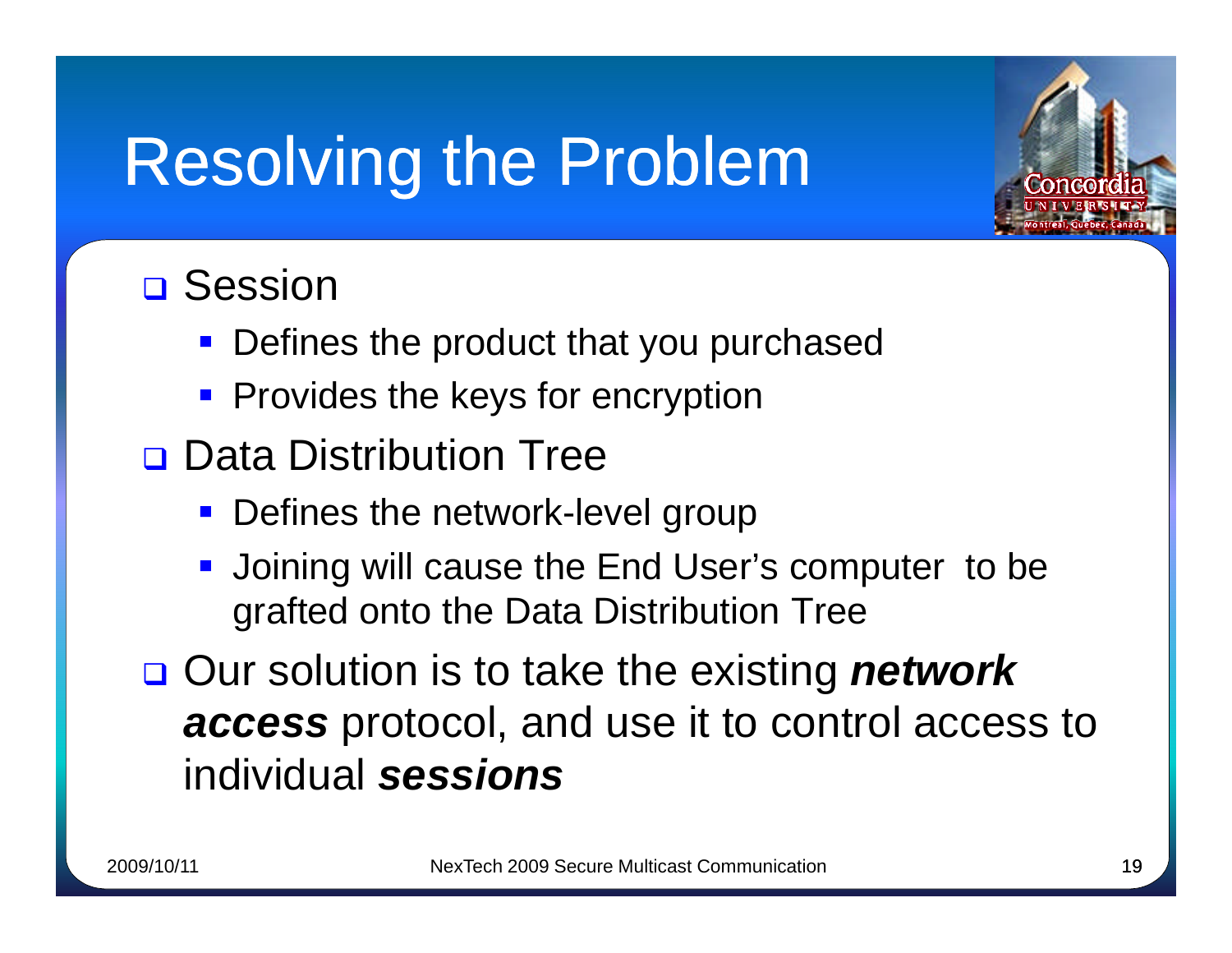# **Gaining Control 1**



#### **D** For End Users

- Combine the Session and Data Distribution Tree Join actions
- **Carry the session authorization on the DDT Join**
- **D** This allows the NSP to:
	- **Determine who you are (authentication)**
	- **Determine that you are allowed to receive this** session (authorization)
	- **Record delivery of the product corresponding to a** specific session (for accounting)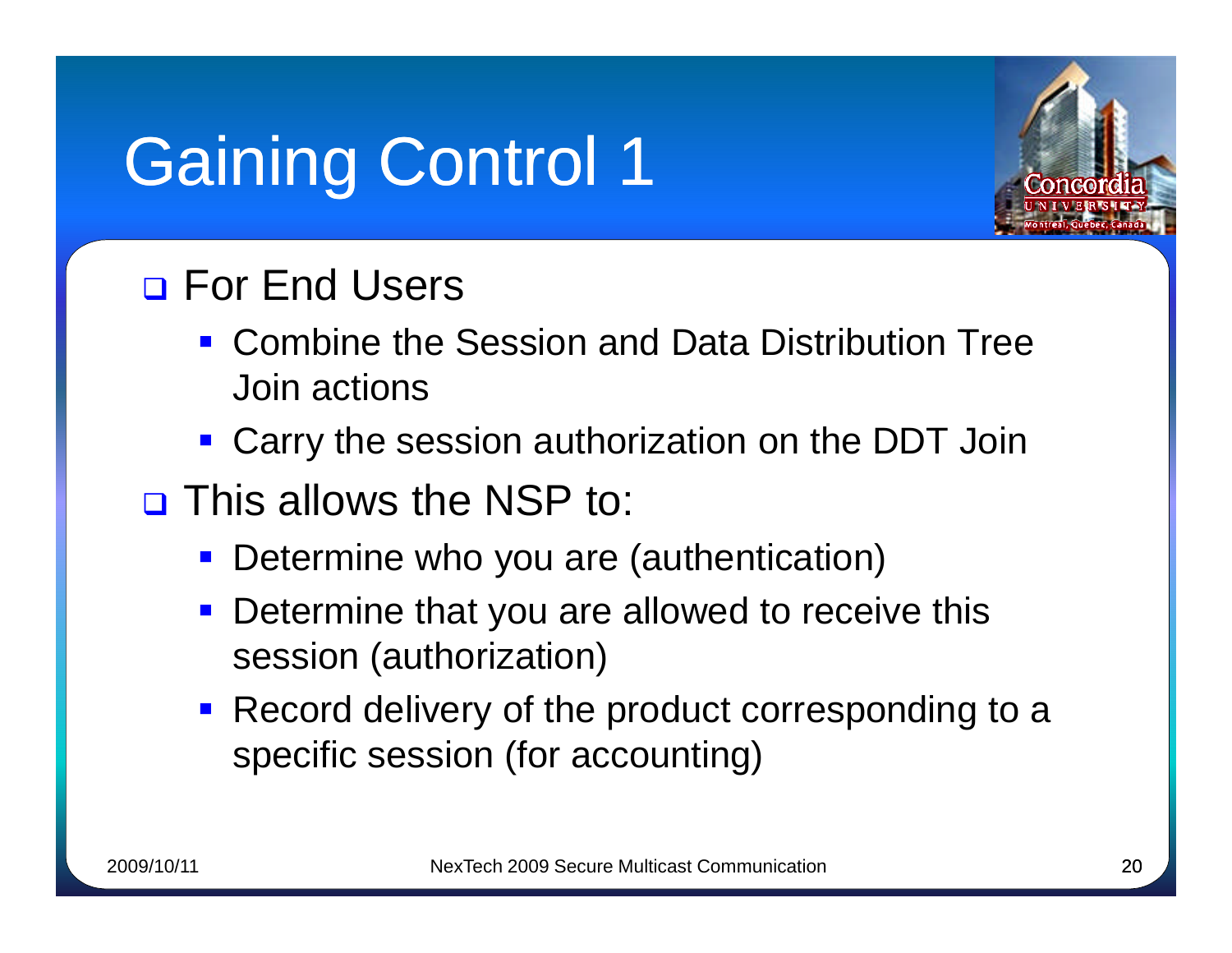# **Gaining Control 2**



#### **D** For Senders

- We had to introduce a "Sender Join" action at the *network* level, to provide Sender Access Control for the Session
- **This then allowed us to use the extended standard** network access protocols to allow managing a session
- □ Thus, the NSP can control and account for senders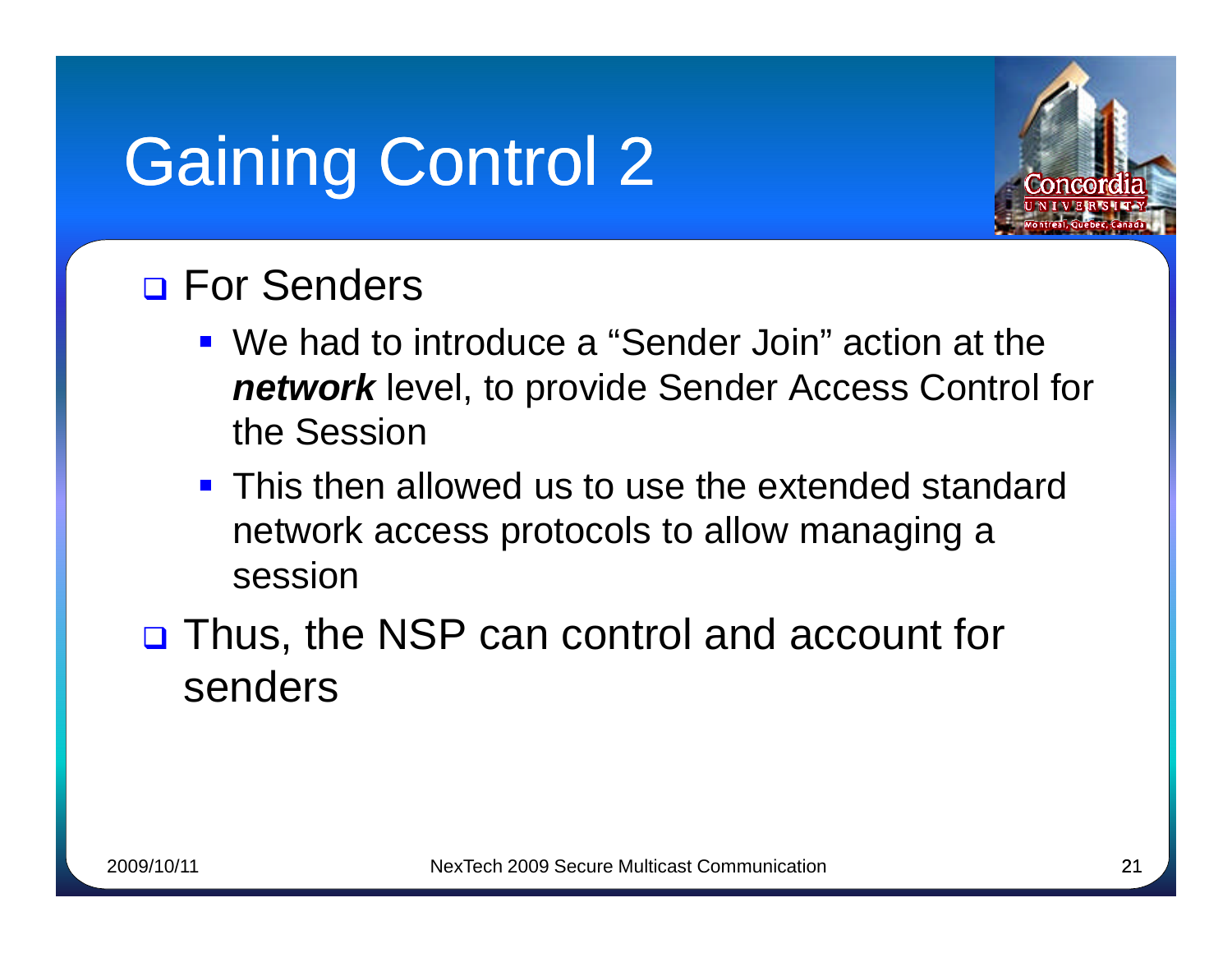# **Secure Multicast**



- **□** Achieving this control allows the NSP to "build a fence"
	- Control the End User access to the session
	- **Control the Sender access to the session**
- □ The Data Encryption Keys will be distributed only to legitimate participants
- □ The Data will only be accepted from a legitimate Sender, and will only be delivered to legitimate End Users.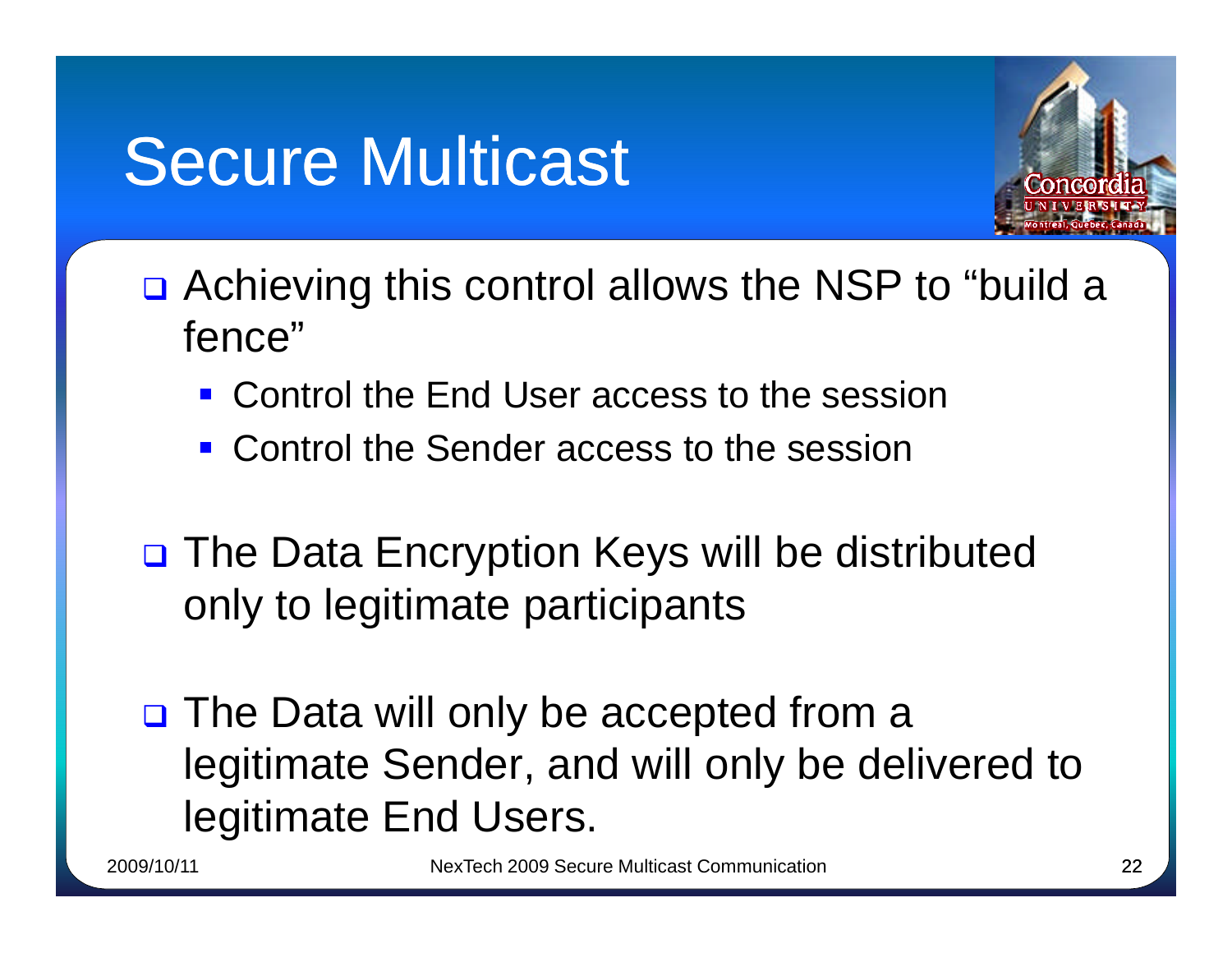# **Interior Communications**



Conco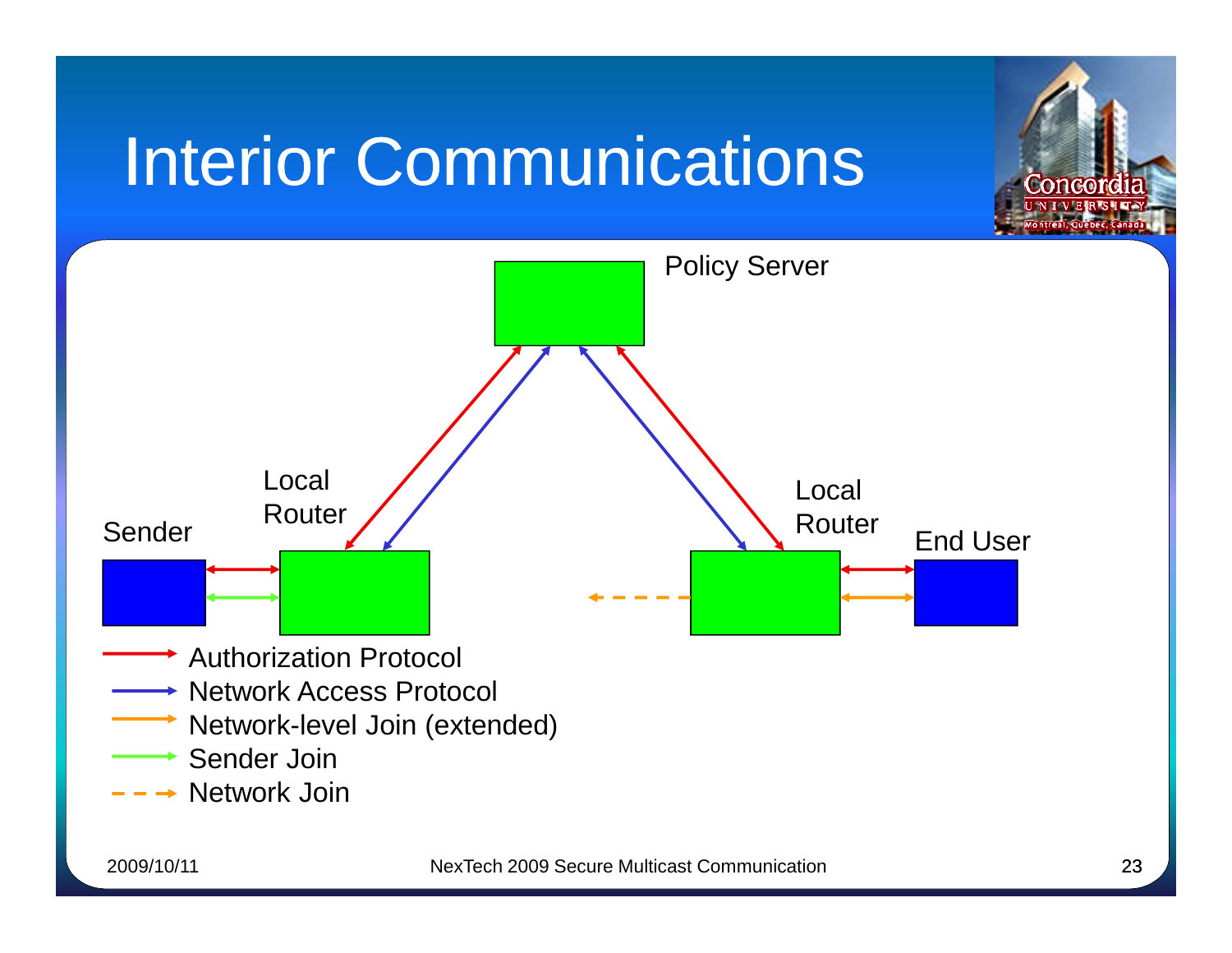# Other Issues Resolved



- **□ Managing the Data Encryption Keys given** multiple session participants
- **□** Protecting the Data Distribution Tree against bogus data insertions
- **□ Extending the Work to Multiple Administrative** Domains
	- **Senders will not always have the same Network** Service Provider as the End Users
- **□ Extending the Work to Mobile Environments**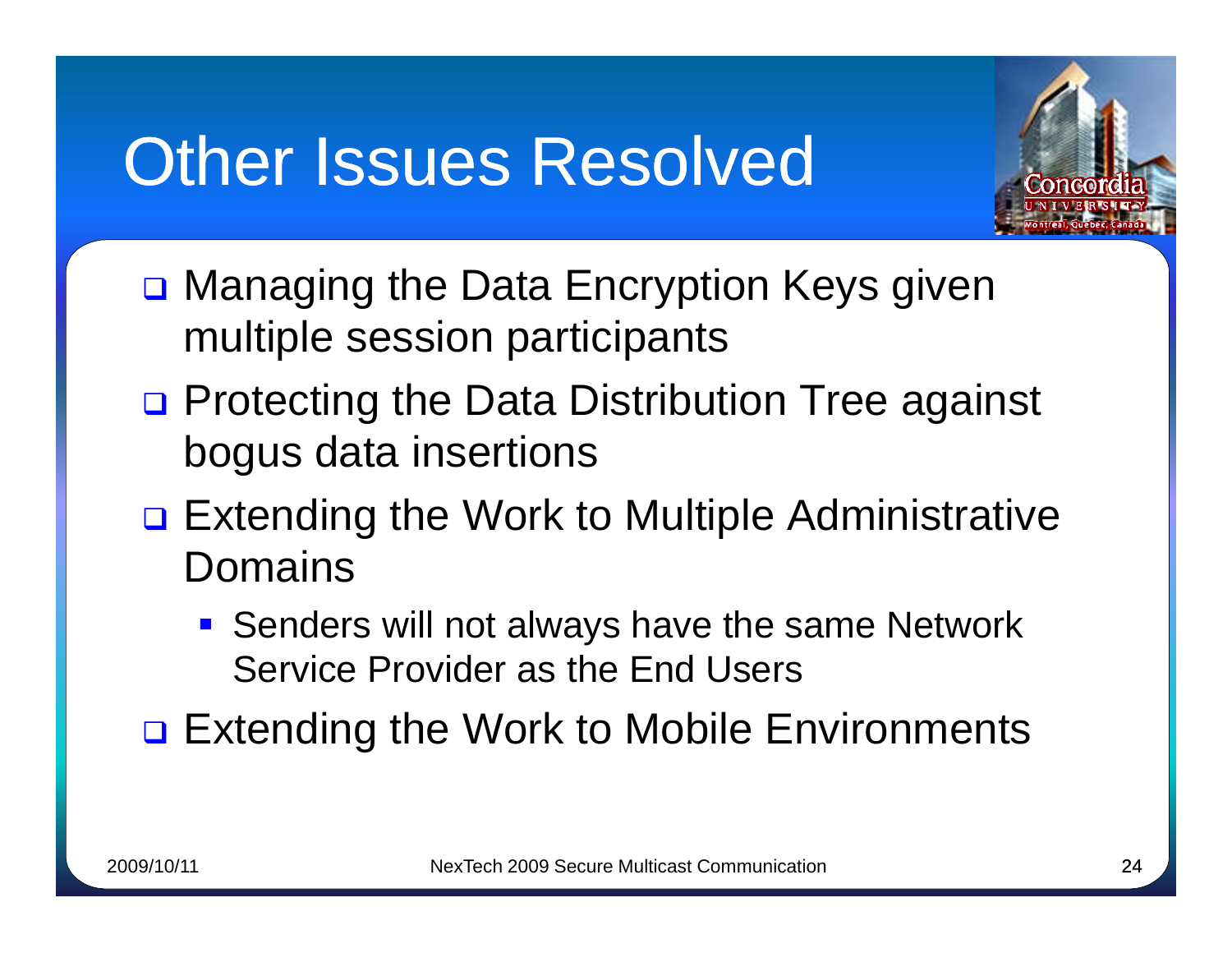### **Current Issues**



- □ Protecting the Neighbour Relationships among the Routers
	- **To prevent intruders from altering the shape of the** Data Distribution Tree
- nterfacing with the E-Commerce world
	- To collect the money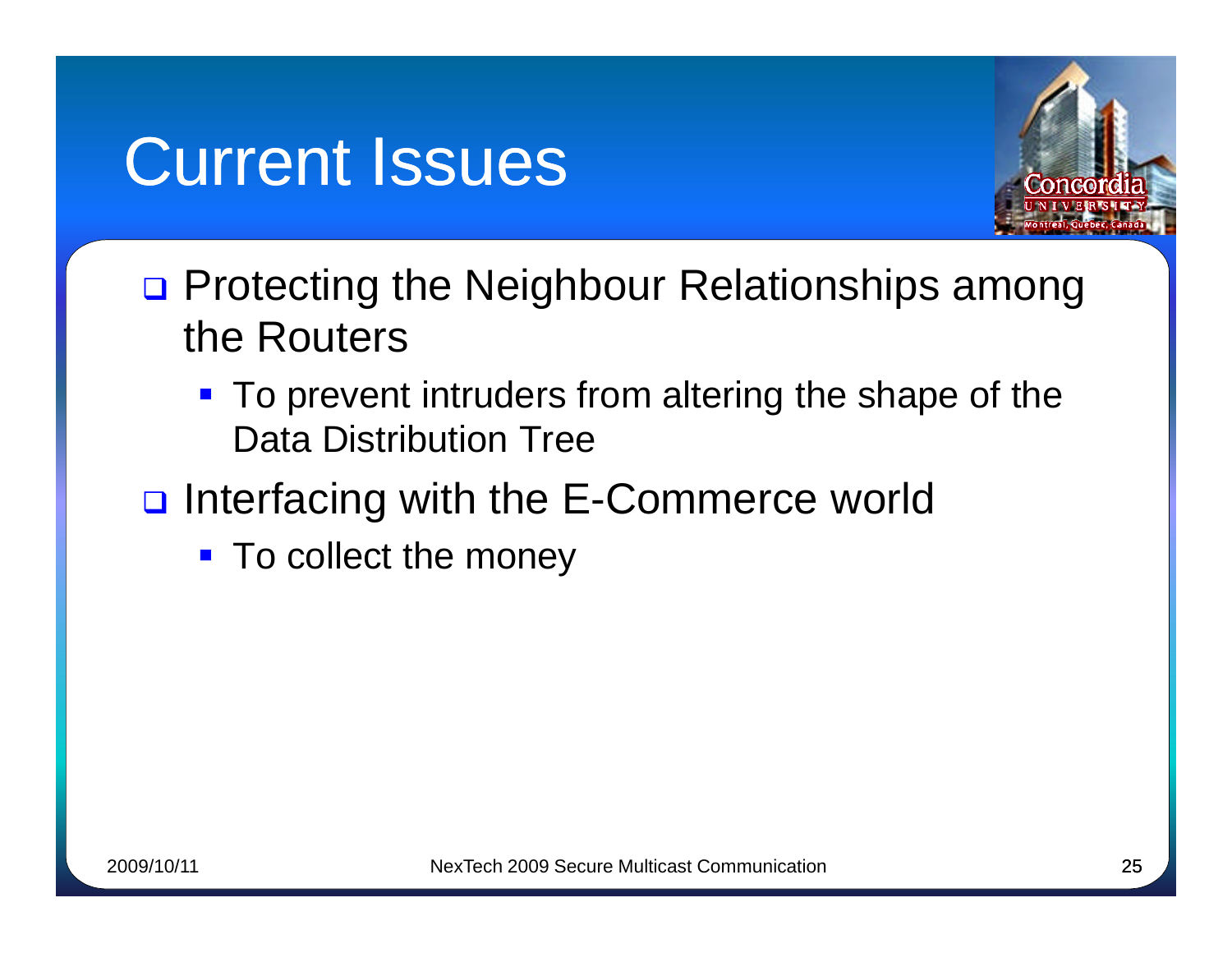# **Technology Transfer**



#### **□** Standardization to be done

- **Extensions to Network Level Join, to carry session** credentials
- Use of the standard (network-level) Authentication protocol to achieve session control
- **Application of a newly-defined extension to the** standard Authentication protocol to permit "fast" mobile handoff
- **□** Standardization in progress
	- **Management of neighbour relationships for multicast** routers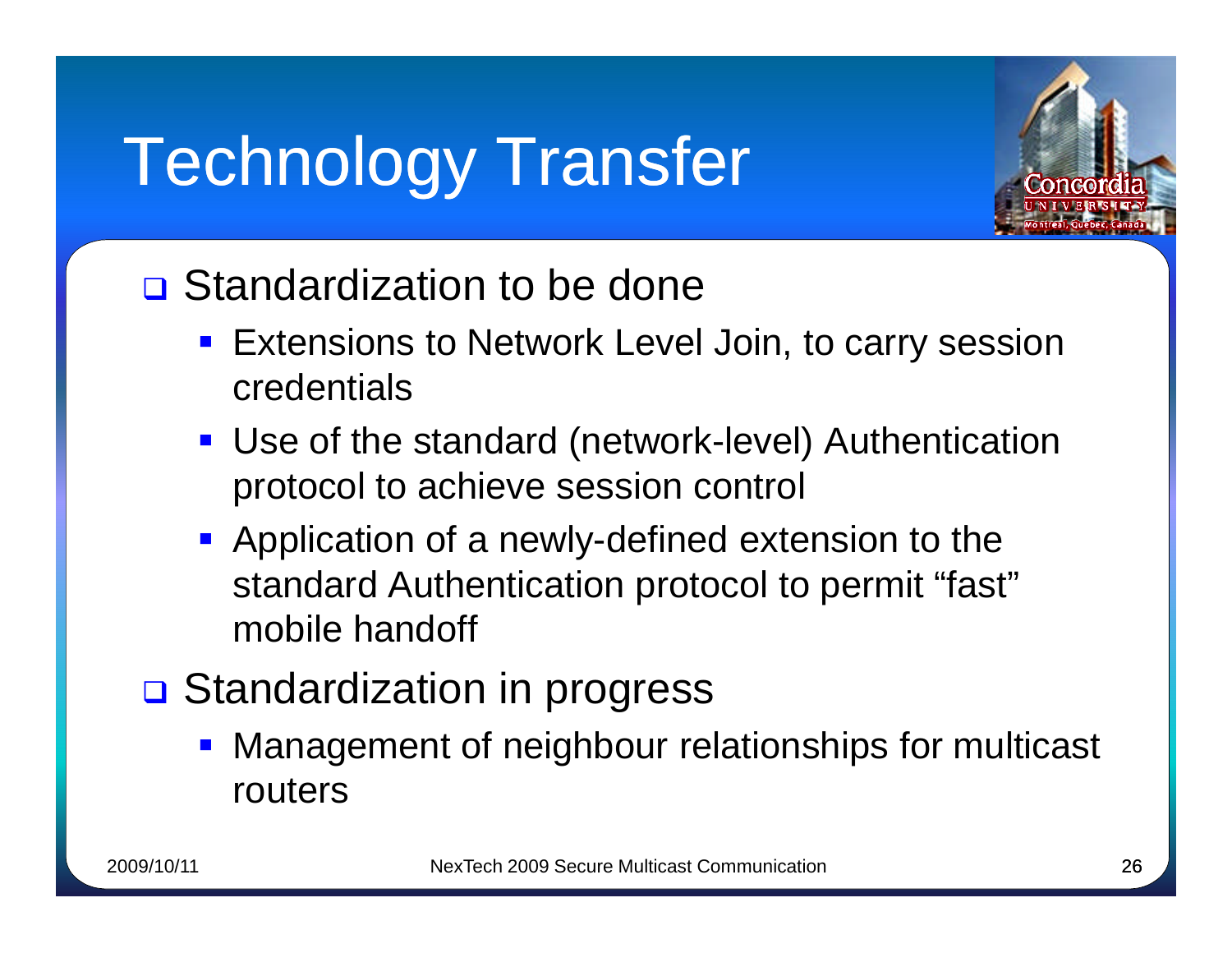# Future Work,



#### Digital Rights Management

- **Achieving control even after the session is over**
- **D** Implementation
	- **Value-added routers: the XORP project**
	- **Extensions to existing protocols**